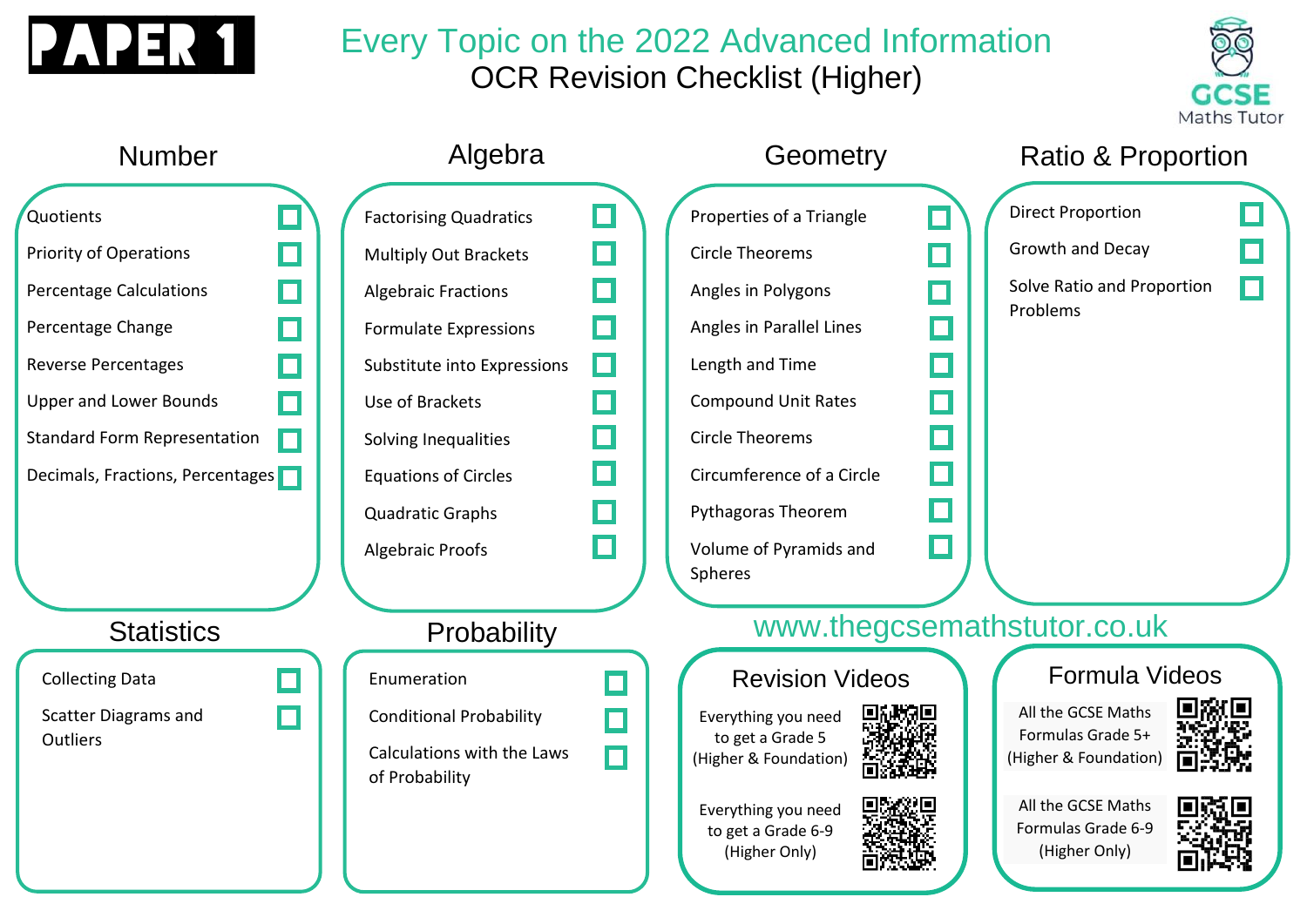

## Every Topic on the 2022 Advanced Information OCR Revision Checklist (Higher)



### Number Algebra **Geometry** Ratio & Proportion Simplify Ratios Units of Speed, Distance, Time Fraction Arithmetic Simplifying Expressions П П Use Ratio П П П Transformations Decimal Arithmetic Multiply Out Brackets Inverse Proportion Types of Numbers П П Formulate Expressions Construct Loci П П Maps, Bearings, Scale Drawing Factors and Multiples Rearranging Formula **Probability** П П Circumference and Arc Length Decimals and Fractions Substitute into Expressions Recurring Decimals П П Area of a Rectangle Use of Brackets  $\Box$ Relative Frequency П П Percentage Calculations П Use Kinematics Formula П **Trigonometry** Venn Diagrams and Sets  $\Box$ Exact Trigonometric Ratios П Percentage Change П Quadratic Equations П Conditional Probability П Approximate Using Iterations Index Notation П Equally Likely Outcomes and ProbabilityPowers of Integers П Equations of Circles П Surds and Exact Calculations Drawing/Interpreting Graphs www.thegcsemathstutor.co.uk Rounding Distance/Speed-Time Graphs Estimation Parallel/Perpendicular Lines Formula Videos Revision Videos Standard Form Representation Equation of a Line All the GCSE Maths Everything you need Standard Form Calculation Formulas Grade 5+ to get a Grade 5 **Statistics** (Higher & Foundation) (Higher & Foundation) Graphical Misrepresentation All the GCSE Maths Everything you need Pie Charts Formulas Grade 6-9 to get a Grade 6-9 (Higher Only) (Higher Only) Line Graphs and Time Series